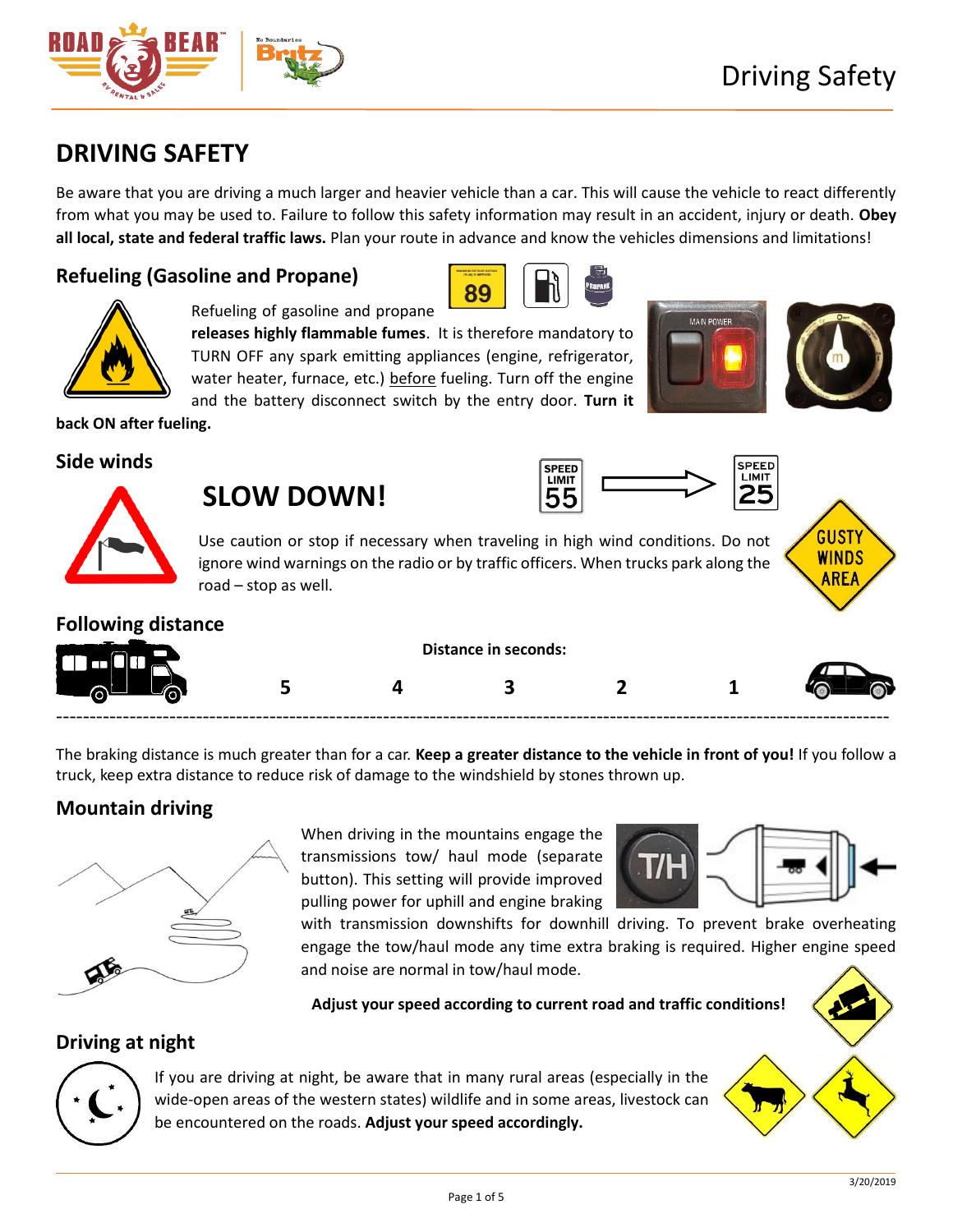#### **Seat belts**



All passengers in the motorhome need to be buckled up. Children - typically up to age 6 or 60 pounds – need to be in a child or booster seat. Consult state regulations – see our website for further details.

**DO NOT get up, cook, shower, use bathroom, walk around or lie on any bed in the motorhome while the vehicle is in motion!**

The safety of yourself and your loved ones is very important.

#### **GPS – Navigation System**

**NEVER operate any GPS device while driving – it is unsafe and dangerous!** Do NOT handle a GPS while the vehicle transmission is in gear – stop and park before operating a GPS. Install and use a GPS device in such a manner that does not cause accidents, personal injury or property damage.



#### **Overhead obstacles**



Watch for low overpasses, lowhanging trees, roof edges and road signs. If needed, have a passenger step outside and guide you past the obstacle. Required





**BANG!** 

vertical clearance for Class C is 12 feet (3.65m) and for Class A is 13 feet (3.95m). Entering parking structures is **PROHIBITED!**

> **SPEED** LIMIT ხ

## **Driveway entrances and rough road surface**

Enter and exit driveways **SLOW** and at an angle – the rear of the motorhome could hit the ground. Drive slowly over ramps, humps, bumps, rough ground and other obstacles of any kind.

#### **CAUTION - Cabinets could open and objects fall out!**

#### **Maneuvering & parking**

Due to the vehicle length, turns need to be executed with extra caution. Turning too soon or too tight may lead to a collision with obstacles. Check your mirrors and drive slow during maneuvering.





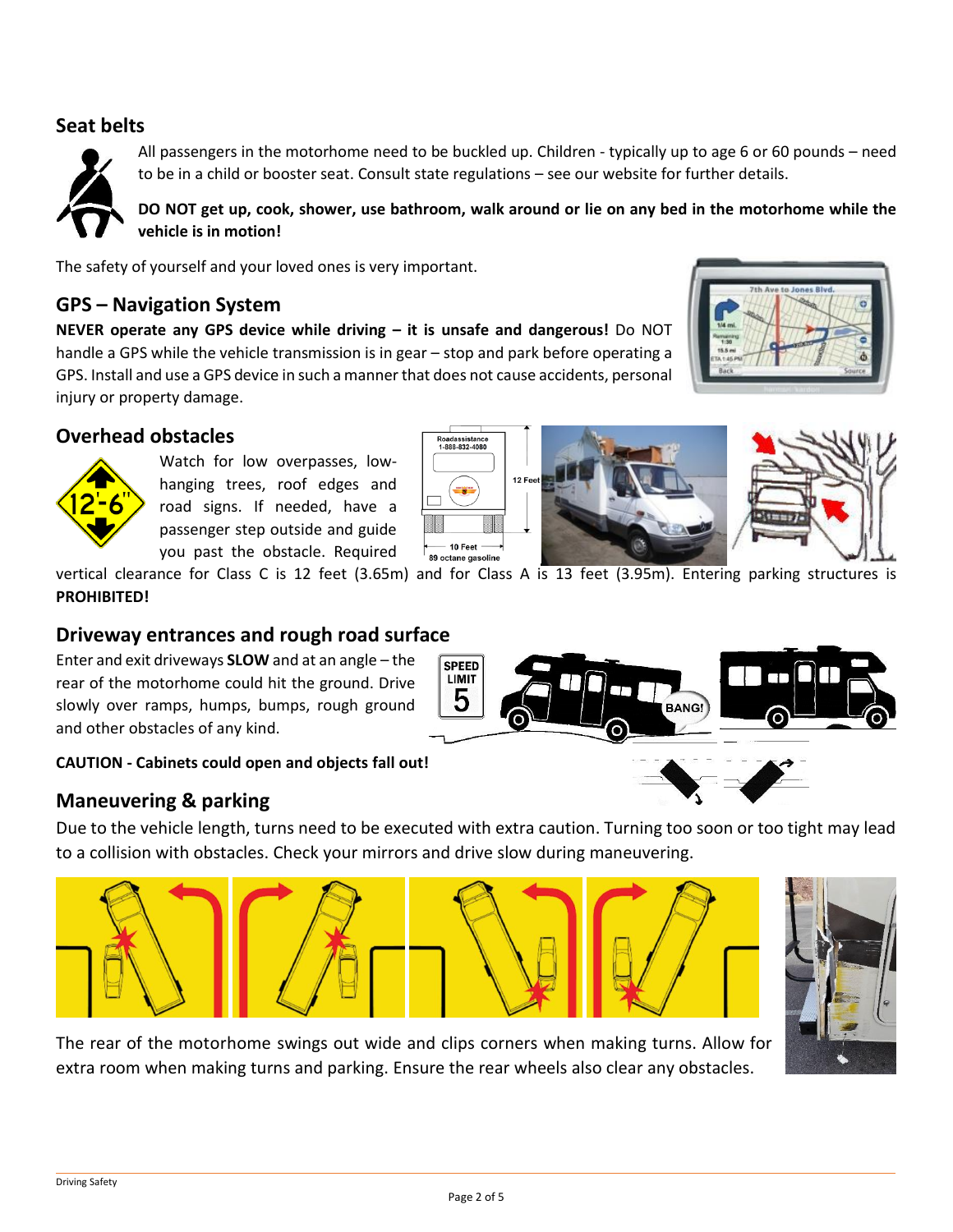Park in an area with a lot of free space and use more than one parking spot if possible, to ensure other cars do not park too close. You are responsible to pay for



all parking spaces used! Parking structures are **PROHIBITED!**

When maneuvering on a campground or parking lot **ALWAYS get help from a passenger** → *do not rely* on mirrors or backup cameras only! Have someone outside of the motorhome checking for overhead- & side-clearance and obstacles.

#### **Backing up (Reversing)**

**ALWAYS get help from a passenger** while backing up → *do not rely* on mirrors or backup cameras only! Have someone outside of the motorhome checking for overhead- & side-clearance and obstacles. Even if the motorhome is equipped with a rearview camera - there remain blind spots!



#### **Damages caused by backing up are gross negligent and NOT covered by the insurance!**

#### **Tunnels and narrow roads**

Drive slowly in tunnels and on narrow mountain roads. Many roads in National and State Parks have been built long before motorhomes were common vehicles. If you slow down when roads narrow, you are more likely able to avoid a mirrorto-mirror or other collisions.

#### **Mobile phone use while driving**



It is not just **unsafe** to use a cell phone while behind the wheel, but in most states it is illegal!

If you have to make a call – pull over or have a passenger make the call.

#### **Loose items**

Secure any loose items or equipment before you drive off. In case of an accident or emergency stop, such a loose item could cause severe injury.

#### **Break-in and theft**



Motorhomes can be a target of thieves. Keep all doors locked while the vehicle is in motion. Do not leave valuables like cameras, computers, etc. laying out where they can be seen. To prevent somebody from hiding in the vehicle, lock all windows and doors; open all curtains and remove the privacy curtain when leaving the motorhome. This helps the police/security personnel to spot suspicious activities.

Should you have fallen victim to a theft or break-in, call the police and get a police report for your

insurance.

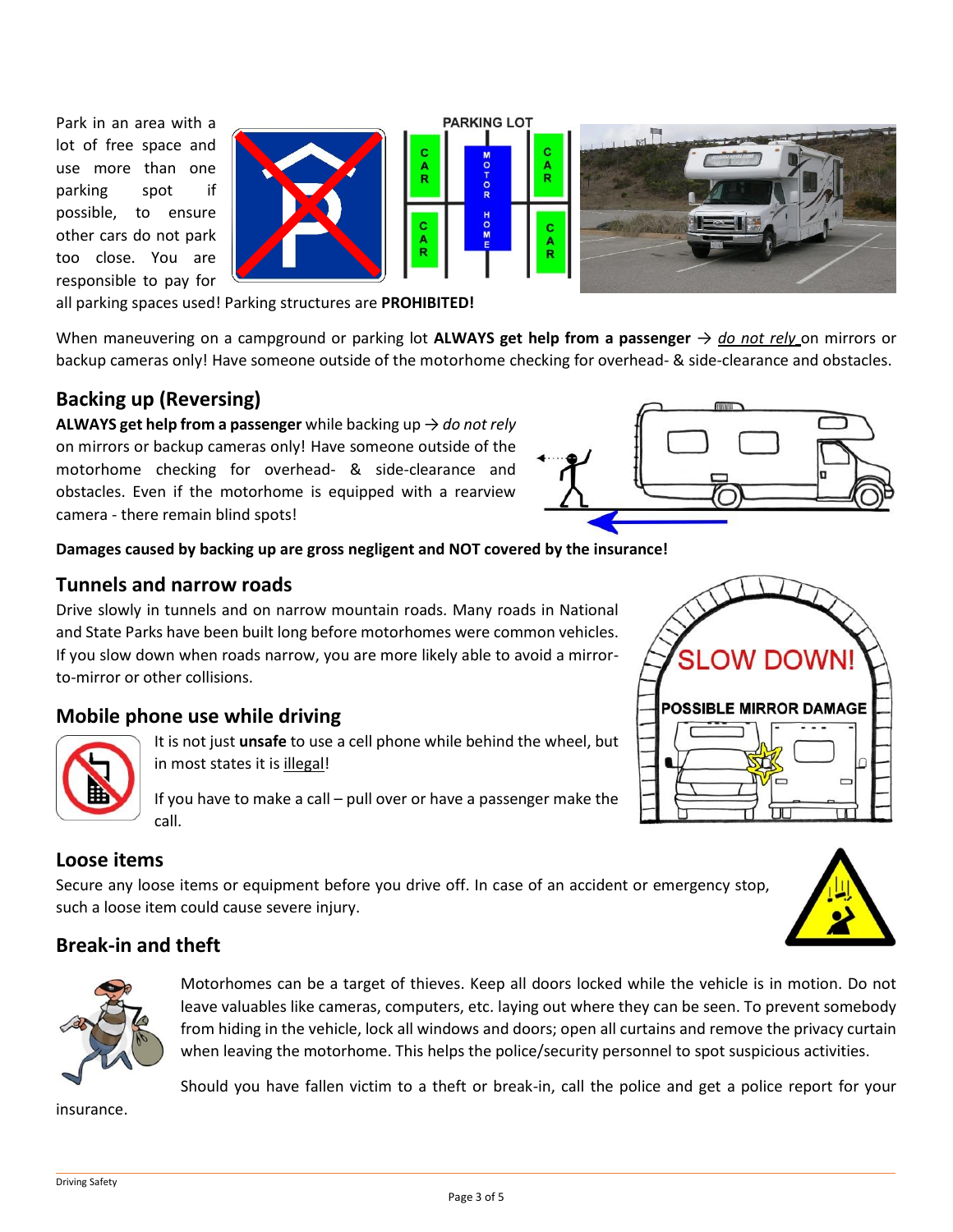#### **Emergency exits**

Emergency exits are clearly marked. Special window exits are not to be opened - except in emergencies.

#### **Hot surfaces**

Exhaust ports of furnace, water heater and generator are extremely hot when in use. Do not touch!

#### **Slippery when wet**

Entry steps and floors can be slippery when wet. Watch your step! Showers are very slippery when wet and not for use while vehicle is in motion.

## **Risk of falling**

- The cab-over bunk bed is above the cockpit and one could fall out of bed. **ALWAYS use the safety net when small children sleep in the cab-over bunk**
- Watch your step when exiting the vehicle. If the motorhome is equipped with an entry step and it is retracted you could fall and get hurt. Electric step: wait until the step is fully extended before you step outside
- **For safety reasons, renters is not allowed access the roof area!**

# **Traffic Rules**

There are some unique traffic rules in North America, not commonly encountered elsewhere. Road signs are often spelled out.

## **Emergency vehicles**

If an emergency vehicle on duty is approaching from either direction with its siren and warning lights on, **you are required to pull over to the right side of the road and stop** until the emergency vehicle has passed.

## **Traffic stop**

If a police car is following you with its flashing lights on, you have to pull over in a safe place as soon as possible and stop. Do NOT exit the vehicle and keep your hands visible for the officer. **Follow the officer's instructions and answer all questions.**

If you are issued a traffic ticket, call ROAD BEAR RV for

further instructions.

## **School bus**

If you encounter a stopped school bus with its red lights blinking **you are required to stop fully until the lights are turned off.** You have to stop from either direction if there is no raised center divider between the traffic lanes.